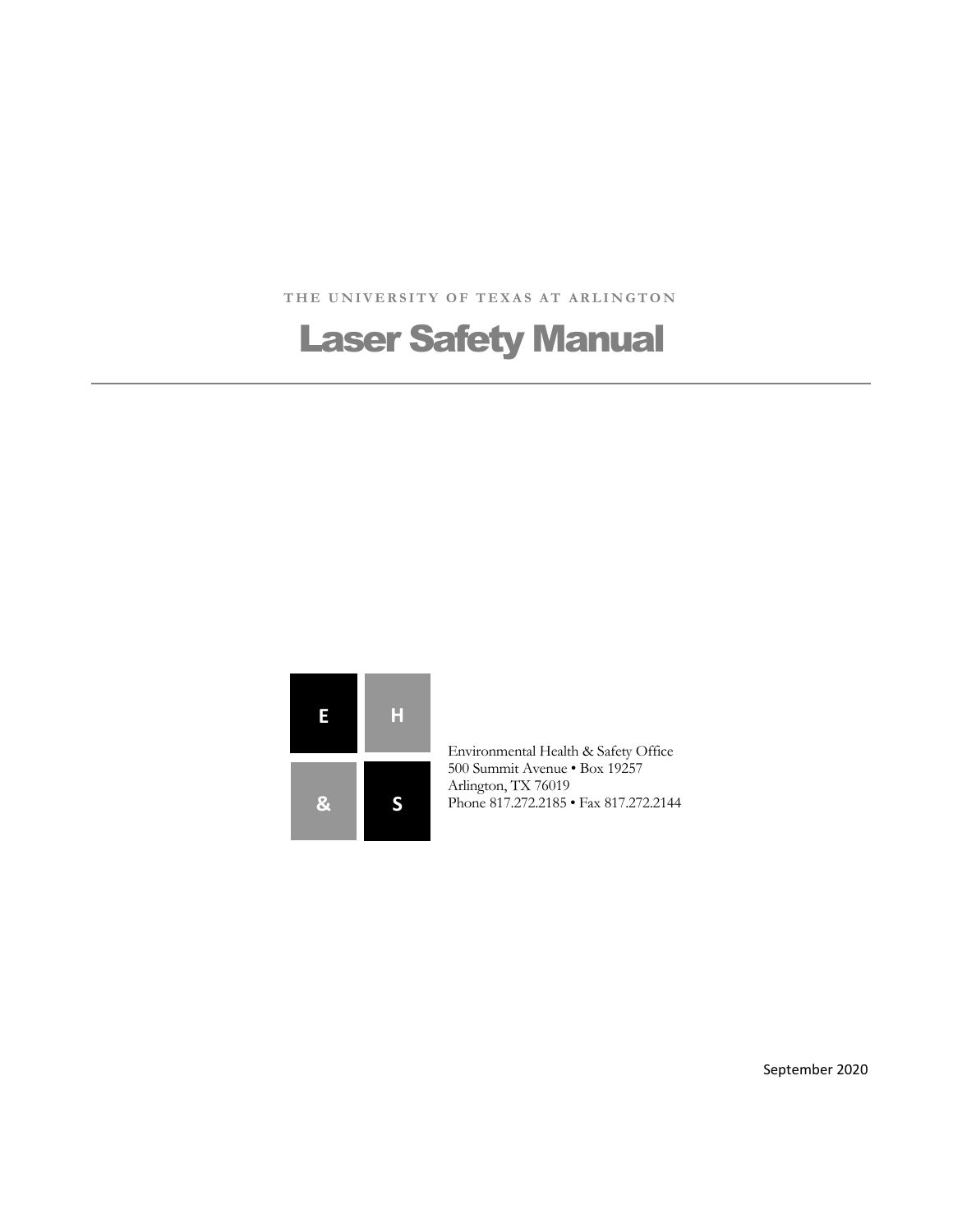# Table of Contents

| ı. | <b>Laser Safety Program Management</b> |                                                                                                                                                                                                                                                  |                         |
|----|----------------------------------------|--------------------------------------------------------------------------------------------------------------------------------------------------------------------------------------------------------------------------------------------------|-------------------------|
|    |                                        | <b>Introduction</b>                                                                                                                                                                                                                              | 1                       |
|    |                                        | A. Authority and Responsibility<br><b>Laser Safety Officer</b><br>a.<br><b>Laser Safety Specialist</b><br>b.                                                                                                                                     | 1                       |
|    |                                        | <b>B.</b> Classification and Registration<br>1.<br><b>Registration Information</b><br>2.<br><b>Removal of Laser(s) from Registration</b>                                                                                                         | 1                       |
|    |                                        | <b>C.</b> Laboratory Personnel<br><b>Principal Investigator (PI)</b><br>1.<br>2.<br><b>Authorized User</b><br><b>Non - Authorized Personnel</b><br>3.                                                                                            | $\mathbf{2}$            |
|    |                                        | <b>D.</b> Laser Laboratory Audit                                                                                                                                                                                                                 | з                       |
| н. | <b>Laser Safety</b>                    |                                                                                                                                                                                                                                                  |                         |
|    | А.                                     | <b>Maximum Permissable Exposure and Nominal Hazard Zone</b>                                                                                                                                                                                      | 3                       |
|    | В.                                     | <b>Required Laser Safety Features</b><br>1.<br><b>Standard Operating Procedure</b><br>2. Training<br>3. Master Switch<br>4. Safety Interlocks<br>5.<br><b>Safety Interlocks-Alternatives</b>                                                     | з                       |
|    |                                        | <b>C.</b> Protective Eyewear<br><b>Warning Systems</b><br>1.<br><b>Controlled Area and Posting</b><br>2.                                                                                                                                         | 5                       |
|    |                                        | <b>D.</b> Laser Controled Room Requirements                                                                                                                                                                                                      | 5                       |
|    | Е.                                     | <b>Miscellaneous Safety Issues</b><br>1.<br><b>Fiber Optic Transmission</b><br>2. Skin protection<br>3. Infrared Lasers<br>4. Magnification of Laser Beam<br>5. Records<br><b>Non-Radiation Hazards</b><br>6.<br>7.<br><b>Incident Reporting</b> | 6                       |
| Ш. | <b>Laser Hazards and Effects</b>       |                                                                                                                                                                                                                                                  |                         |
|    | А.                                     | <b>Biological Effects</b>                                                                                                                                                                                                                        | 6                       |
|    | В.                                     | <b>Non-Beam Hazards</b>                                                                                                                                                                                                                          | $\overline{\mathbf{r}}$ |
|    |                                        |                                                                                                                                                                                                                                                  |                         |

#### APPENDIX

Definition of Acronyms

Glossery of Laser and Laser Safety Terms

Laser Device Registration

Laser Audit Form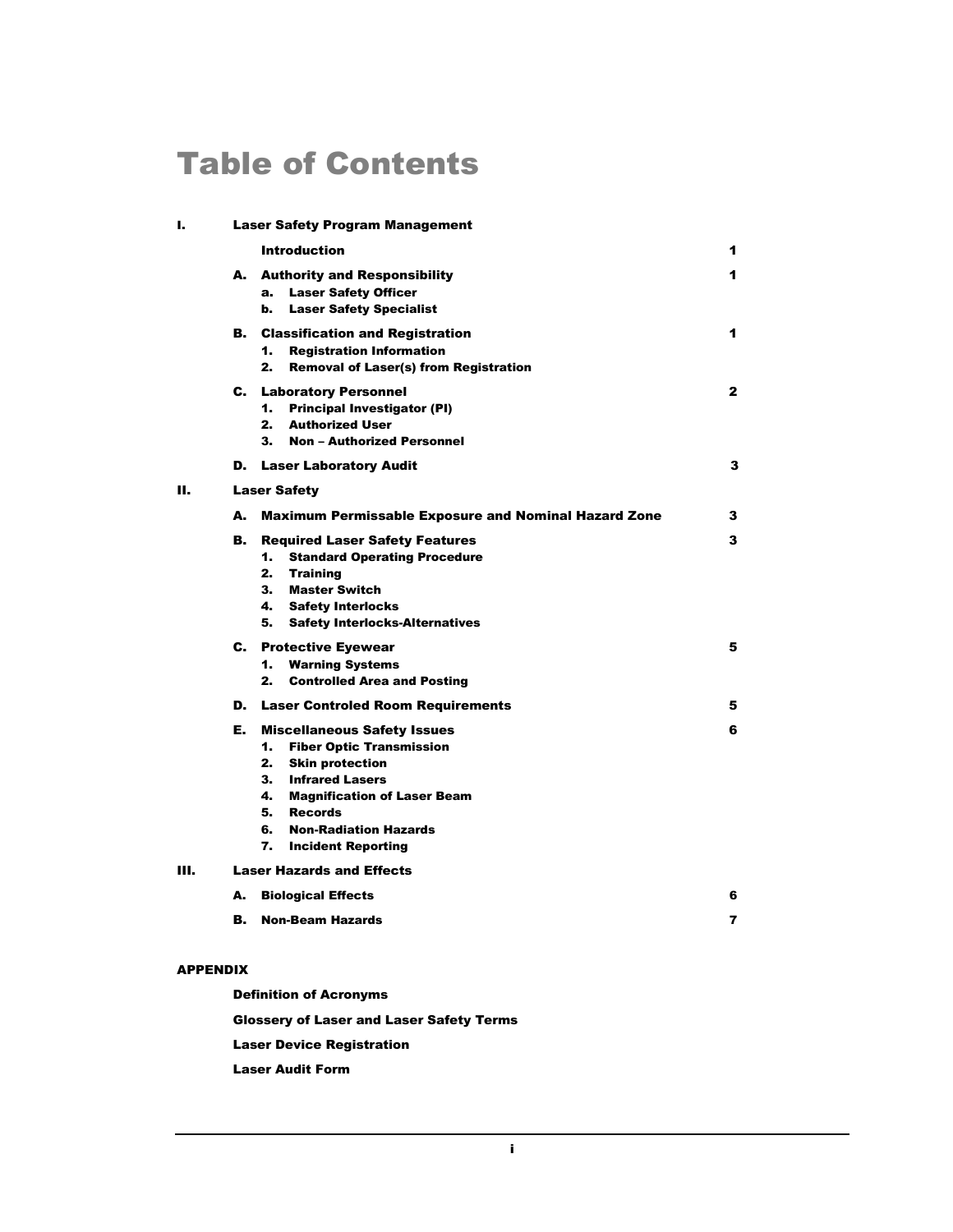# I. Laser Safety Program Management

# **Introduction**

The University of Texas at Arlington (UT Arlington) has established a Laser Safety Program (Program) to provide controls and safety guidance relevant to research and educational activities involving lasers. This Program is established to meet the requirements of 25 Texas Administrative Code (TAC) 289.301, other applicable regulations and/or standards, and prudent safety practices. If any conflict occurs between this Program and the TAC, the latter shall prevail.

## **A. Authority and Responsibility**

The Laser Safety Program shall be administered under the authority of the Laser Safety Officer (LSO). The LSO shall have the authority to authorize, suspend, and specify conditions of use for all lasers at facilities of and/or areas administered by UT Arlington.

### **1. Laser Safety Officer**

The Laser Safety Officer (LSO) is a permanent position within the Environmental Health & Safety Office (EH&S). Per requirements of the TAC, the LSO is required to administer specific provisions of the Program. The LSO shall be provided with administrative support and adequate resources as are required to carry out the provisions of the Program.

### **2. Laser Safety Specialist**

The Laser Safety Specialist (LSS) assists the LSO in executing the Program. The LSS shall have such authority as is delegated by the LSO to ensure provisions of the Program are successfully carried out. The LSO or LSS shall have the authority to institute corrective actions including shutdown of laser operations when necessary due to unsafe conditions.

# **B. Classification and Registration**

Classification of lasers shall be in accordance with US Food and Drug Administration (FDA) or American National Standards Institute (ANSI) specification ANSI Z136.1 and the Texas Administrative Code 289.301. Each Class 3B or 4 laser at UT Arlington shall be registered with EH&S and shall have a Laser Device Registration (LDR) on file with the LSO. Class 3R lasers and lower class lasers are permitted, so long as they have sufficient location controls to prevent unauthorized removal. Lasers which are classified as 3R or lower, but which contain 3B or 4 lasers, shall be controlled as the higher classification if the Class 3B or 4 lasers are accessed. Each Principal Investigator (PI) shall be responsible for establishing and supporting laser safety protocols for all their lasers.

#### **1. Classification**

- a. Classes 1 and 1M
	- i. Any laser, or laser system containing a laser, that cannot emit accessible laser radiation levels during operation in excess of applicable Class 1 AEL for any emission duration within the maximum duration inherent in the design or intended use of the laser or laser system is a Class 1 laser or laser system during operation. The maximum exposure duration is assumed to be no more than 30,000 s except for infrared systems (>700nm), where 100 s shall be used.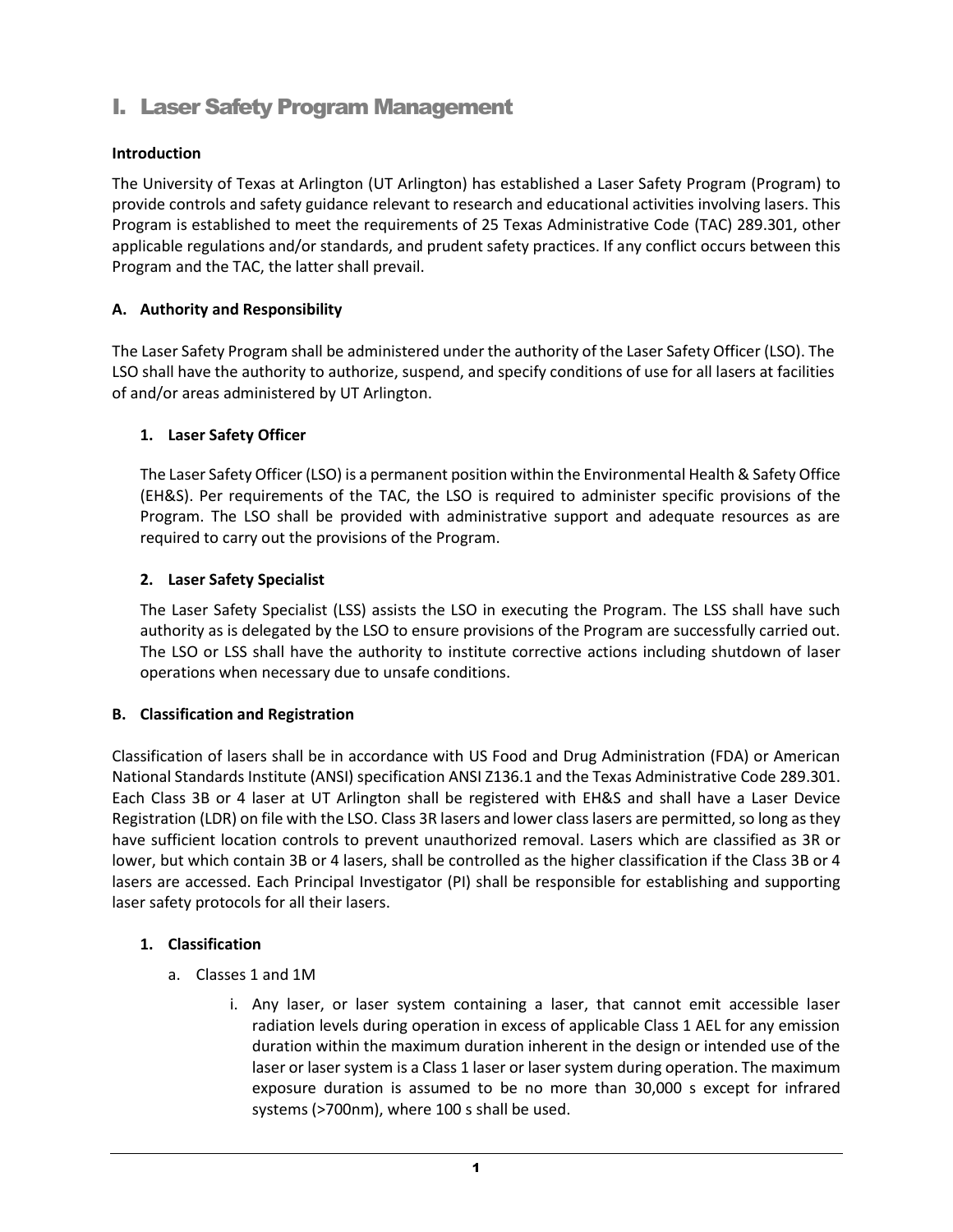- b. Class 2 and 2M Visible Lasers and Laser Systems
	- i. Classes 2 and 2M lasers and laser systems are visible (400 to 700nm) CW and repetitive –pulse lasers and laser systems which can emit accessible radiation energy exceeding the appropriate Class 1 AEL for the maximum duration inherent in the design or intended use of the laser or laser system, but not exceeding the Class on AEL for any applicable pulse (emissions) durations <0.25s and not exceeding any accessible average radiant power of 1 mW.
- c. Classes 3R and 3B lasers and lasers Systems
	- i. Class 3R lasers and lasers systems include lasers and lasers systems which have an accessible output between 2 and 5 times the Class 1 SEL for wavelengths shorter than  $0.4\mu$ m or longer than 0.7  $\mu$ m, or less than 5 times the Class 2 AEL for wavelengths between 0.4µm and 0.7µm.
	- ii. Class 3b lasers and laser systems operating outside the retinal hazard region (i.e. <  $0.4\mu$ m and > 1.4 $\mu$ m) which can emit accessible radiation power in excess of the Class 3R AEL during any emission duration within the maximum duration inherent in the design of the laser or laser system, but which cannot emit an average radiant power in excess of 0.5W for T≥0.25s and cannot emit a radiant energy greater than 0.03Ca J per pulse. For this limit, pulses separated by less than  $t_{\text{max}}$  are to be considered one pulse.
- d. Class 4 Lasers and Laser Systems.
	- i. Class 4 lasers and laser systems are those that emit radiation that excess the Class 3B AEL.

# **2. Registration Information**

Each Class 3B or 4 laser that is possessed, purchased, donated, or otherwise received by any person or entity at UT Arlington shall have a LDR on file with the LSO. The LDR shall be submitted to the LSO by the receiving party as soon as is practicable, **but in no case longer than 10 days following receipt of the laser**. Additionally, PIs who receive Class 3B or 4 lasers through inter- and intradepartmental transfer or loan are required to file a LDR **within 10 days of the transfer or loan**. The LDR is found in Appendix 3.

A LDR Form is provided as an attachment to this document. Information to be provided on the LDR Form shall include at a minimum:

- a. The name, department, and contact information of the Principal Investigator.
- b. The location of the laser device, with building, room number, and/or laboratory drawing if necessary.
- c. Authorized users including contact information for all personnel working in the laboratory.
- d. The manufacturer of the laser.
- e. The model and serial number of the laser.
- f. The Class of laser 3B or 4.
- g. The laser medium type (dye, gas, solid state, semiconductor, etc.).
- h. The excitation mechanism (i.e., optical, electrical, chemical, etc.).
- i. The operating wavelength(s) or wavelength range of the laser in nanometers.
- j. The maximum capable energy level of the laser in Joules.
- k. The type of laser (i.e., continuous wave, pulse, repetitively pulsed, mode-locked, etc.).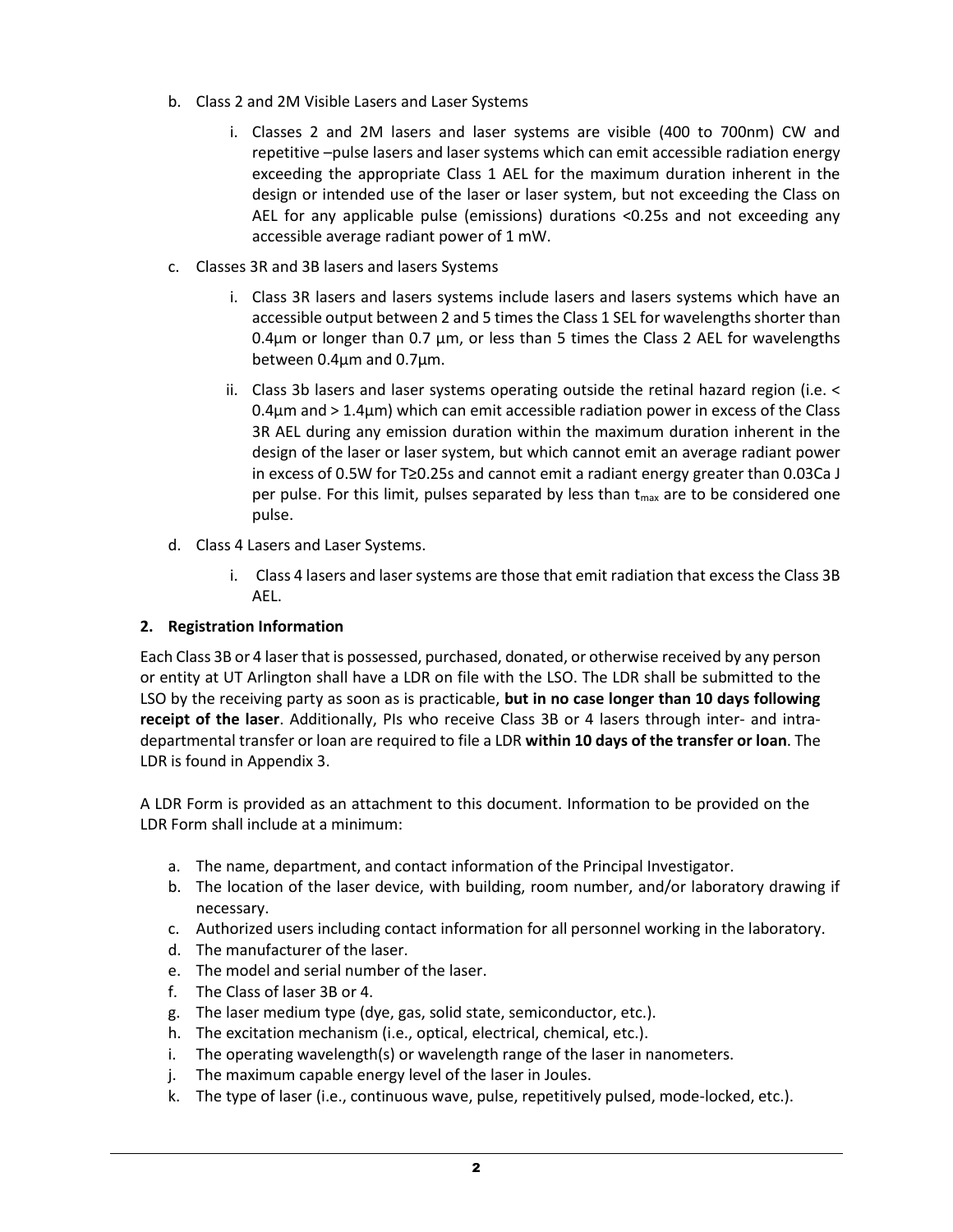- l. When a pulsed laser is used:
	- 1) The minimum pulse duration.
	- 2) The maximum pulse frequency per second.
- m. The beam diameter at the exit from the laser.
- n. Denote if the laser is fixed or mobile.
- o. The date the laser was received on campus.
- p. The UT Arlington Inventory number of the laser.
- q. Description of personal protective equipment required for use.
- r. Other pertinent information, including a brief description of the purpose of the laser (i.e., Doppler measurements, fluorescence, etc.), frequency of use, etc. Include any information that may have a bearing on safety-related issues.

### **3. Removal of Laser(s) from Registration**

The Principal Investigator (PI) shall provide disposition information to UT Arlington LSO prior to leaving UT Arlington. Lasers removed from UT Arlington's control by gift, surplus designation, or transfer to a non-UT Arlington entity shall have information regarding condition and destination provided to the LSO before removal from the controlled area. Lasers that are to be rendered permanently inoperative by disassembly or destruction shall be surrendered to the LSO for destruction.

#### **C. Laboratory Personnel**

### **1. Principal Investigator**

The PI is the person whose name appears on the LDR for the laser registered with the LSO. This must be permanent faculty or staff (not a postdoc, graduate student, etc.).

The PI is responsible for the following:

- **a.** Laser Safety in the laboratory.
- **b.** Completing and filing a LDR with the LSO.
- **c.** Ensuring the availability of correct protective eyewear.
- **d.** Providing a Standard Operating Procedure to be approved by the LSO.
- **e.** Providing, implementing, and enforcing the Laser Safety Program specific to the laboratory and/or laser.
- **f.** Ensuring proper training in laser operation and safety.
- **g.** Classifying and labeling all lasers in the laboratory.
- **h.** Notifying the LSO immediately when a laser is purchased or obtained.
- **i.** Notifying the LSO if a laser is to be decommissioned, sold, or transferred.
- **j.** Notifying the LSO immediately if an exposure incident occurs.

#### **2. Authorized User**

The authorized user is the person who sets up, aligns, and/or operates the laser.

The laser operator or user is responsible for the following:

- **a.** Following laboratory administrative, alignment, safety, and standard operating procedures while operating the laser.
- **b.** Requesting and receiving prior approval from the LSO before departing from established safety procedures.
- **c.** Completing Laser Safety Training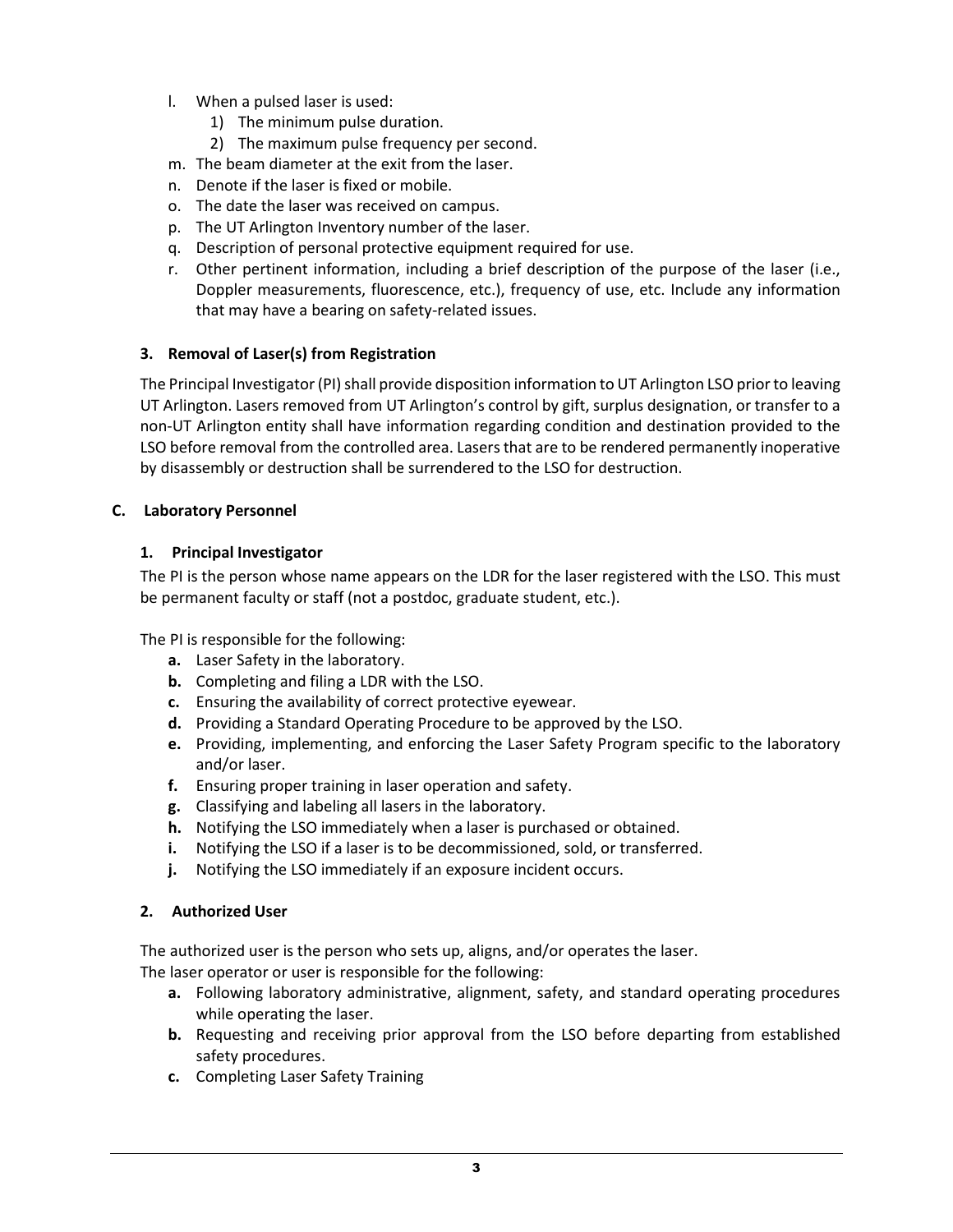## **3. Non – Authorized Personnel**

Faculty, students, and other professionals and non –UTA personnel which have not had UTA Laser Safety Training and are not on the PI's list of Authorized users.

### **D. Laser Laboratory Audit**

The LSO or LSS shall audit the laboratory containing the laser(s). The audit shall be performed at least annually, and shall be performed prior to operating a laser for the first time after assembly, maintenance, or modification of the beam path, operating wavelength, or power level. Audit records shall be retained for inspection by the LSO.

# II. Laser Safety

#### **A. Maximum Permissible Exposure and Nominal Hazard Zone**

For all open beam class 3B and 4 lasers the Maximum Permissible Exposure (MPE) will be assumed to be exceeded and appropriate precautions will be taken. The Nominal Hazard Zone (NHZ) will therefore comprise the enclosure (room or area the beam is restricted to by virtue of walls, curtains or other barriers) in which the laser is operating. The LSO may, for specific conditions, determine the NHZ by using information supplied by the laser manufacturer, by measurement, or by using the appropriate laser range equation or other equivalent assessment. The PI shall not allow persons to be exposed to levels of laser radiation exceeding the MPE.

#### **B. Required Laser Safety Features**

#### **1. Standard Operating Procedure**

Each laser shall have a Standard Operating Procedure (SOP) written for its operation. The SOP must be a laboratory/laser/research-specific protocol that specifies safe use and procedures for the laser system. **The LSO approved SOP must be present at the operating console or control panel of the laser**. The SOP shall include at a minimum, operating instructions, safety eyewear parameters and instructions for proper use, interlock instructions, checklist for operation, and emergency procedures. The SOP shall include clear warnings to avoid possible exposure to laser and collateral radiation in excess of the MPE. The SOP shall be approved by the LSO before the laser is operated.

#### **2. Training**

Each person who operates or works with a class 3B or 4 laser shall complete training in laser safety provided by UT Arlington. No person may work in a NHZ prior to completing the online laser safety training. The online laser safety training can be found on the EH&S' online training website [http://uta](http://uta-ded.org/ehs/)[ded.org/ehs/](http://uta-ded.org/ehs/). Each person is required to retake the online laser safety training every three years.

Each PI is responsible for instructing authorized laser users regarding all task specific methodology in the laboratory. The PI must carry out the required administrative and safety procedures, select those laboratory practices which are applicable to the work, train and supervise their authorized laser users,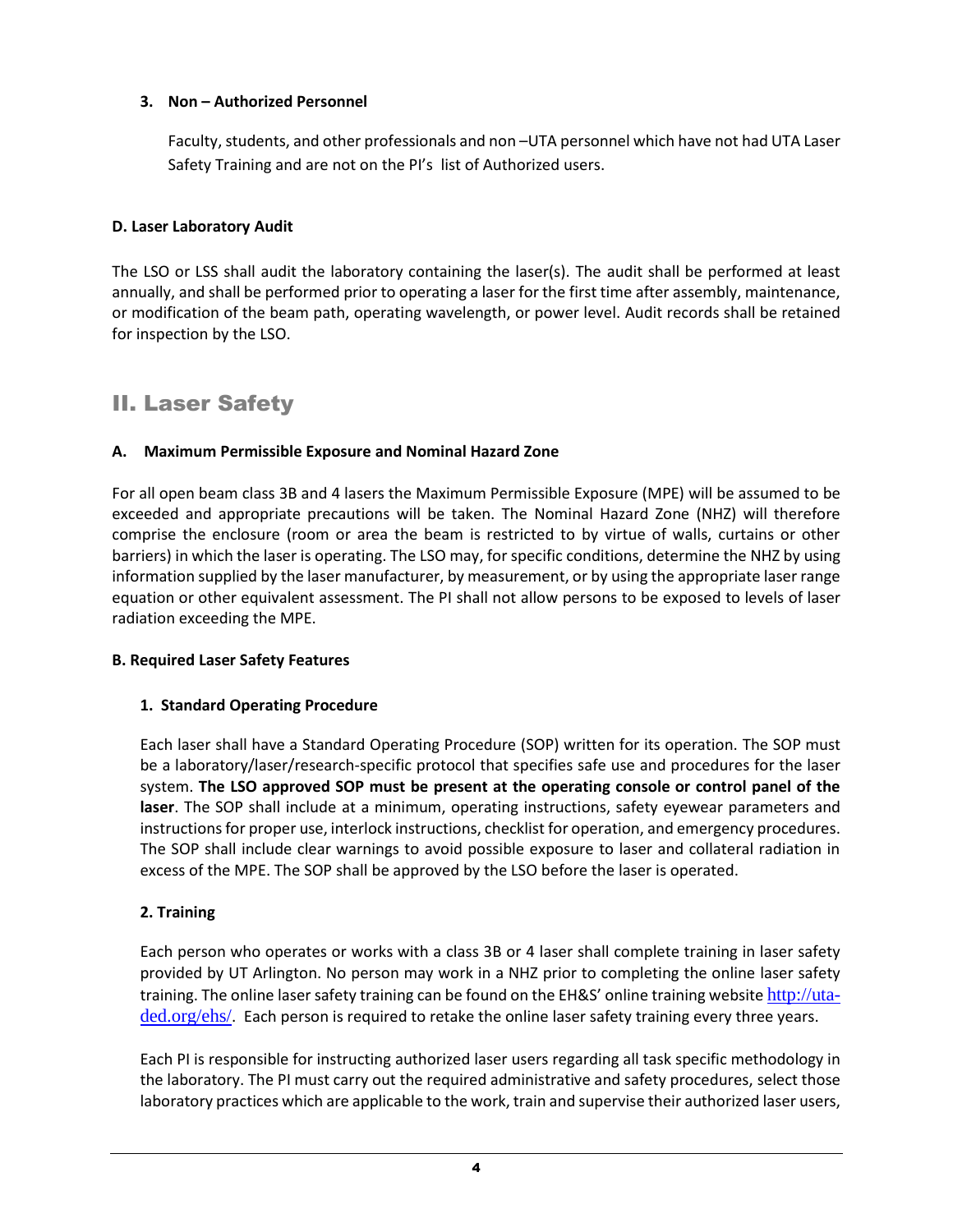acquaint them with proper laser safety practices, and ensure that the laboratory is properly posted as required by 25 Texas Administrative Code (TAC) 289.301.

#### **3. Master Switch**

Each class 3B and 4 laser shall be provided with a master switch. This master switch shall be operated by a key, or by a coded access (such as a computer code).

#### **4. Safety Interlocks**

All class 3B and 4 lasers shall have interlock on any safety housing that ensures that laser radiation is not accessible above MPE limits, and which is removable without the use of tools. Adjustment during operation, service, testing, or maintenance of a laser containing interlocks shall not cause the interlocks to become inoperative except with permission from the LSO. Pulsed lasers, interlocks shall be designed to prevent firing of the laser; for example, by dumping the stored energy into a dummy load. CW laser interlocks shall turn off the power supply or interrupt the beam (i.e., by means of shutters).

### **5. Safety Interlocks-Alternatives**

The regulations recognize that in situations where an engineering control may be inappropriate, UT Arlington LSO shall specify alternate controls to obtain equivalent laser safety protection. Alternate controls may be submitted in writing to the LSO and, if accepted, will be documented in the SOP.

Where safety latches or interlocks are not feasible or are inappropriate, the following shall apply:

- **a.** All authorized personnel shall be trained in laser safety and appropriate personal protective equipment shall be provided upon entry.
- **b.** A door, blocking barrier, screen, or curtains shall be used to block, screen, or attenuate the laser radiation at the entryway.
- **c.** The exposure levels at the exterior of these devices shall not exceed the applicable MPE, nor shall personnel experience any exposure above the MPE immediately upon entry.
- **d.** At the entryway there shall be a visible or audible signal indicating that the laser is energized and operating at class 3B and 4 levels. A lighted laser warning sign, flashing light are acceptable methods to accomplish this requirement.

#### **C. Protective Eyewear**

Each PI shall provide protective eyewear that meets the requirements of 25 TAC 289.301(t)(1). The eyewear shall be located where persons who operate the laser have unrestricted access to the eyewear. The eyewear shall be worn for alignment and operation where the laser beam is not enclosed. No person shall operate a class 3B or 4 laser without protective eyewear specific for that laser and the appropriate training for the specific eyewear.

Protective eyewear shall meet the following requirements:

- i. Provide a comfortable and appropriate fit all around the area of the eye.
- ii. Be in proper condition to ensure the optical filter(s) and holder provide the minimum Optical Density (OD) or greater at the specific wavelength of the laser, and retain all protective properties during its use.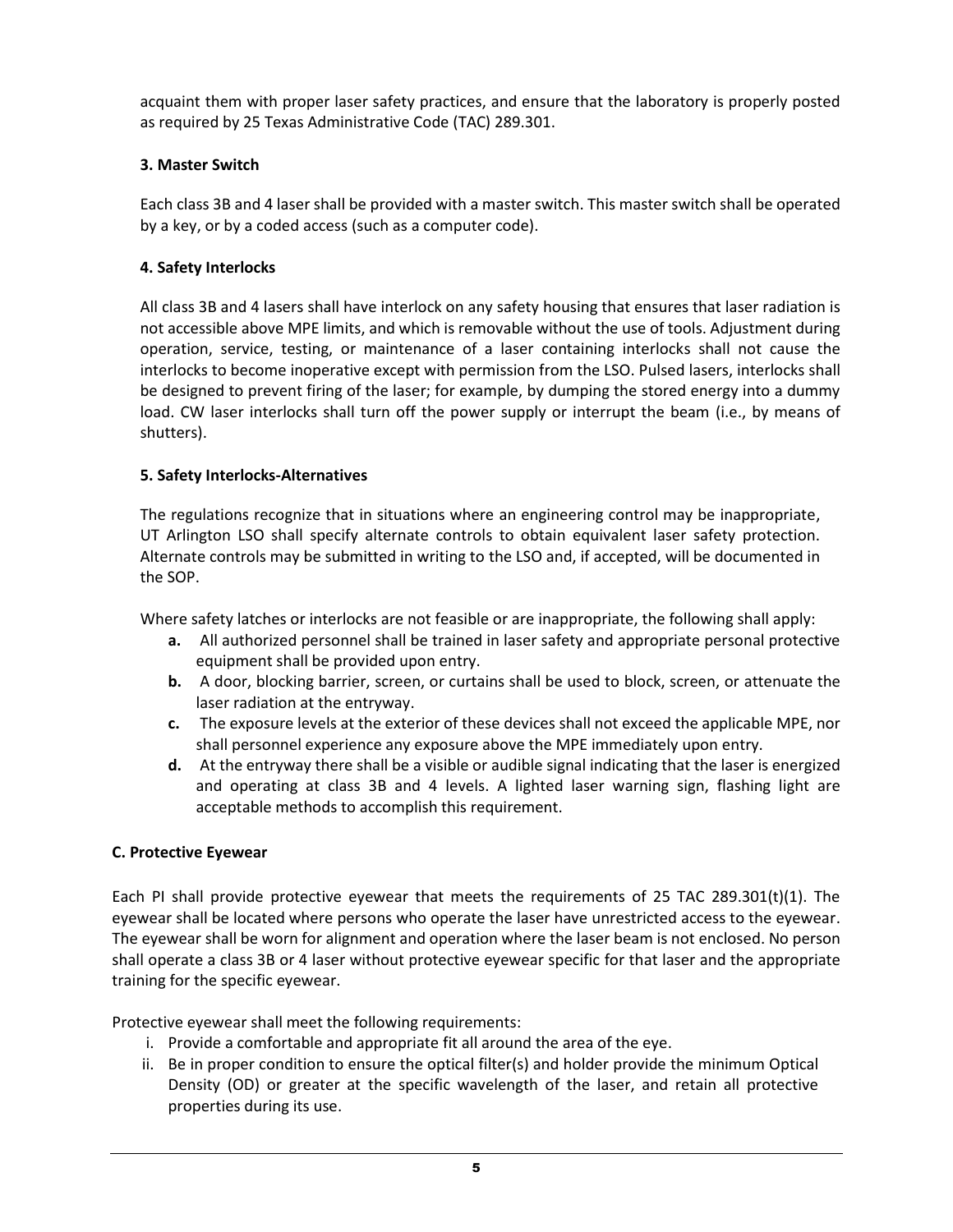- iii. Be of adequate OD for the laser energy involved.
- iv. Have the OD of associated wavelengths prominently and permanently labeled by the manufacturer on the filters or eyewear.
- v. Be examined at intervals not to exceed 12 months, to ensure the reliability of the protective filters and integrity of the holders. Unreliable eyewear shall be discarded and replaced.
- vi. The OD of the protective eyewear shall be appropriate for the specific frequency and pulse length of the laser beam, and shall provide reduction of the incident energy to less than the MPE of the laser. It is important to include the pulse length and frequency of pulse repetition of pulsed lasers in selecting appropriate protective eyewear.
- vii. Persons working in a laboratory with multiple lasers shall be made aware of the various frequencies and other operating parameters by the laser operator/users.
- viii. Persons working with tunable lasers or any laser that is frequency doubled or frequency tripled shall be aware of the effect of frequency manipulation and shall choose protective eyewear that will provide protection for the effective operating frequency of the laser.

### **D. Laser Control Room Requirements**

### **1. Warning Systems**

Each class 3B or 4 lasers shall provide visual or audible indication during the emission of accessible laser radiation. The indication shall occur prior to emission of radiation with sufficient time to allow appropriate action to avoid exposure. Any visual indication shall be visible through protective eyewear for the wavelength of the laser.

#### **2. Controlled Area and Posting**

Each class 3B and 4 laser shall only be operated in a Controlled Area. A controlled area shall be established by the PI to limit access of personnel to laser radiation. Each controlled area shall be posted conspicuously with signs as specified in 25 TAC 289.301(v). Access to the controlled area shall be controlled by a door, blocking barrier, screen, or curtain, which attenuates the laser radiation to below the MPE, and individuals who enter the controlled area, shall not experience radiation above the MPE immediately upon entry.

#### **3. Controlled Area and Posting for 3R Lasers**

There are no registration or Controlled Area requirements for 3R lasers at this time. However, an area which contains a Class 3R laser or laser system should be posted with the appropriate sign.

#### **E. Miscellaneous Safety Issues**

#### **1. Fiber Optic Transmission**

Optical cables used for transmission of laser radiation shall be considered part of the laser protective housing. Disconnection of a fiber optic connector that results in access to radiation in excess of the MPE shall take place in a controlled area. All connectors shall bear appropriate labels. Optical cables shall be encased in an opaque sleeve to prevent leakage of laser radiation in case of breakage.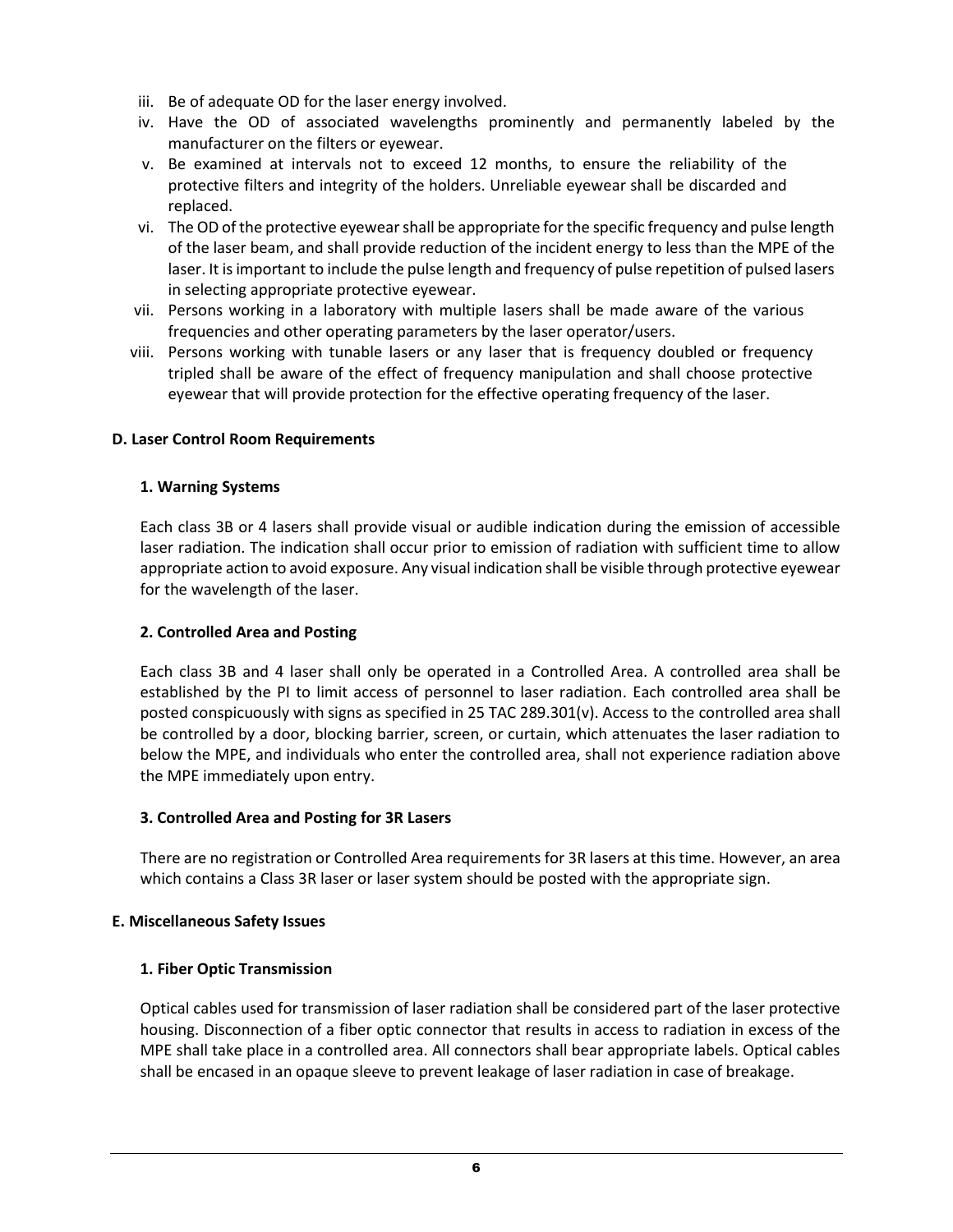# **2. Skin protection**

Persons in the controlled area shall wear appropriate Personal Protective Equipment (PPE) such as clothing, gloves, and/or shields to prevent exposure of the skin to levels exceeding the skin MPE.

#### **3. Infrared Lasers**

An infrared laser beam shall be terminated in a fire-resistant material so that the laser beam is not inappropriately reflected. Inspection of the terminating material shall occur during the annual audit.

#### **4. Magnification of Laser Beam**

If, at any time, a laser beam is optically magnified or concentrated, special precautions shall be taken by the PI to prevent specular or diffuse reflection or other exposure greater than the MPE for the laser. The special precautions shall be documented in the SOP for the laser and approved by the LSO prior to implementation.

#### **5. Records**

Records of Surveys, Training, NHZ and MPE calculations, and other laboratory-specific information shall be maintained by the LSO. Records shall be maintained as specified in 25 *TAC 289.301(ee)*.

#### **6. Non-Radiation Hazards**

Each laser may be evaluated for non-radiation hazards which may be present as part of the laser's construction or operation. This evaluation may include electrocution, chemical, cutting edge, compressed gases, noise, confining space, fire, explosion, ventilation, and/or physical safety hazards.

#### **7. Incident Reporting**

Each PI shall immediately seek appropriate medical attention for an injured individual and notify the LSO by telephone within 24 hours of any exposure injury involving a laser possessed by UT Arlington. The LSO shall be notified within 48 hours of any non-injury incident that involves potential exposure to laser radiation exceeding the MPE. A written summary of an injury or non-injury incident shall be forwarded to the LSO no later than one week following the incident. Records of the incident shall be maintained by the LSO.

# III. Laser Hazards

#### **A. Biological Effects**

The biological effects are dependent on the laser beam properties and vary with duration, wavelength, photon energy, target tissue, and tissue condition. Therefore, all effects have to be weighed on a case by case basis. However, safety and prevention are the best protection against personal injury.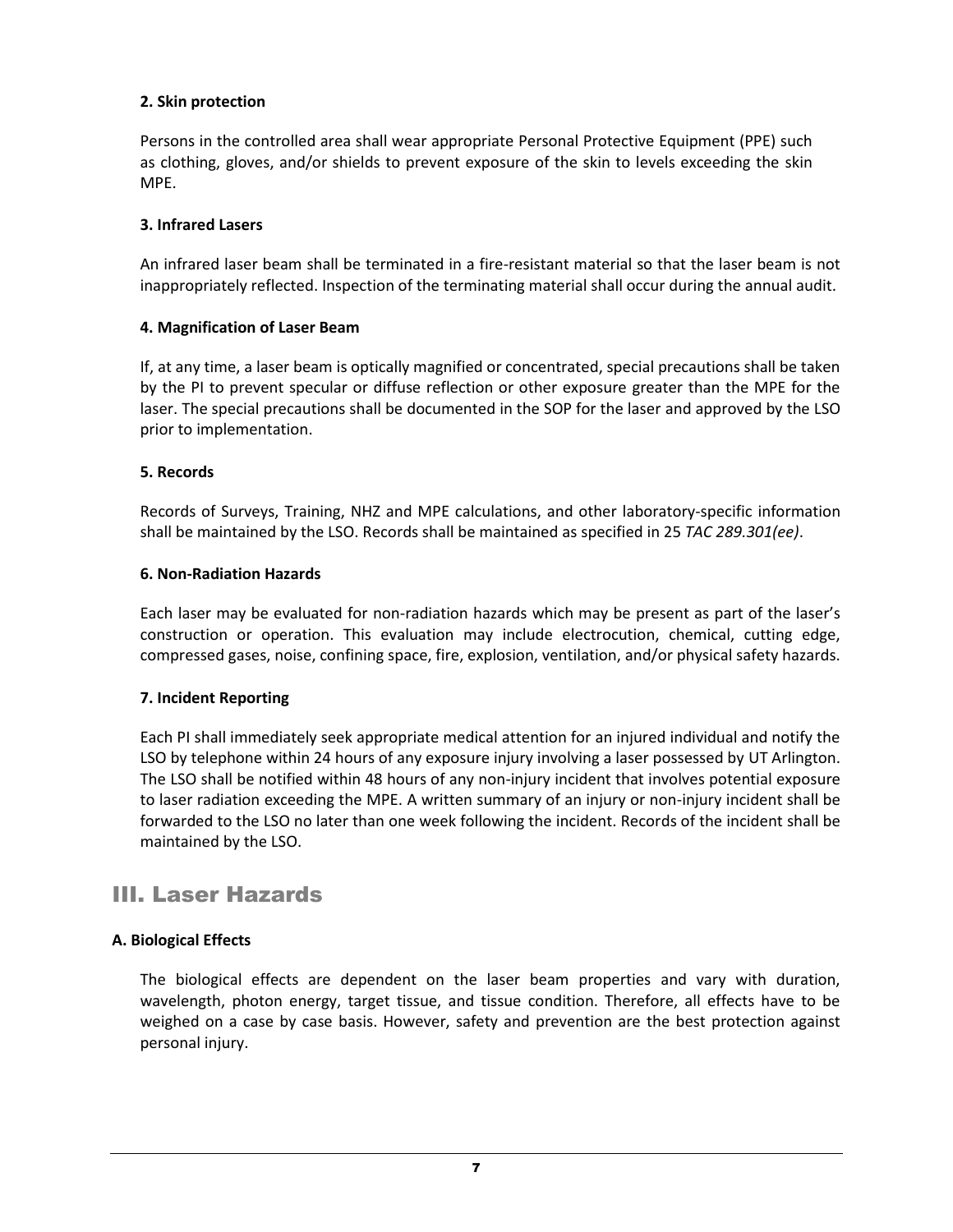**1. Eye**

Injuries to the eye are primarily due to two main types of biological effects which may or may not occur separately. Biological effects to the eye are dependent on exposure conditions, wavelength, and irradiation levels. The main tissue types of the eye which suffer these biological effects are the cornea, lens and retina.

- (a) Photochemical High energy laser light photons may interact with molecules in the eye tissue causing chemical bonds to be broken. The injury depends on the tissue of the eye affected.
- (b) Thermal- Heat dissipation is a major factor in causing to the eye. Heat flow could travel horizontally along the same tissue or vertically through different depths of underlying tissues.
- (c) Summary-Types of eye damage from laser radiation are: Cornea - Corneal Burn Lens - Cataracts Retina - Decreased Vision/ Vision Loss Optic - Nerve Blindness

# **2. Skin**

Skin tissue is at risk from laser exposure. The skin can tolerate higher levels of radiation that the eye in wavelength range 400-1400nm. However, the higher the power of the laser, the greater the risk to the skin.

- (a) Thermal- is an actual burn to the skin due to an increase in temperature. The severity of the burn is dependent upon the penetration of the skin tissue.
- (b) Erythema is due to the intense ultraviolet beam exposure, the skin will be affected. Typically, this affect is equivalent to a photochemically induced sunburn.
- (c) Summary- Types of skin damage from laser radiation are: Erythema, skin burns, skin cancer, and skin aging.

# **B. Non-Beam Hazards**

In addition to the direct hazards to the eye and skin from the laser beam itself, it is also important to address other hazards associated with the use of lasers. These non-beam hazards, in some cases, can be life threatening, e.g. electrocution, fire, and asphyxiation. The only fatalities from lasers have been caused by non-beam hazards.

# **1. Chemical Hazards**

Compressed gases should be handled with care and compressed gas cylinders need to be secured. Laser dyes or solvents may be toxic and/or carcinogenic and should be handled appropriately.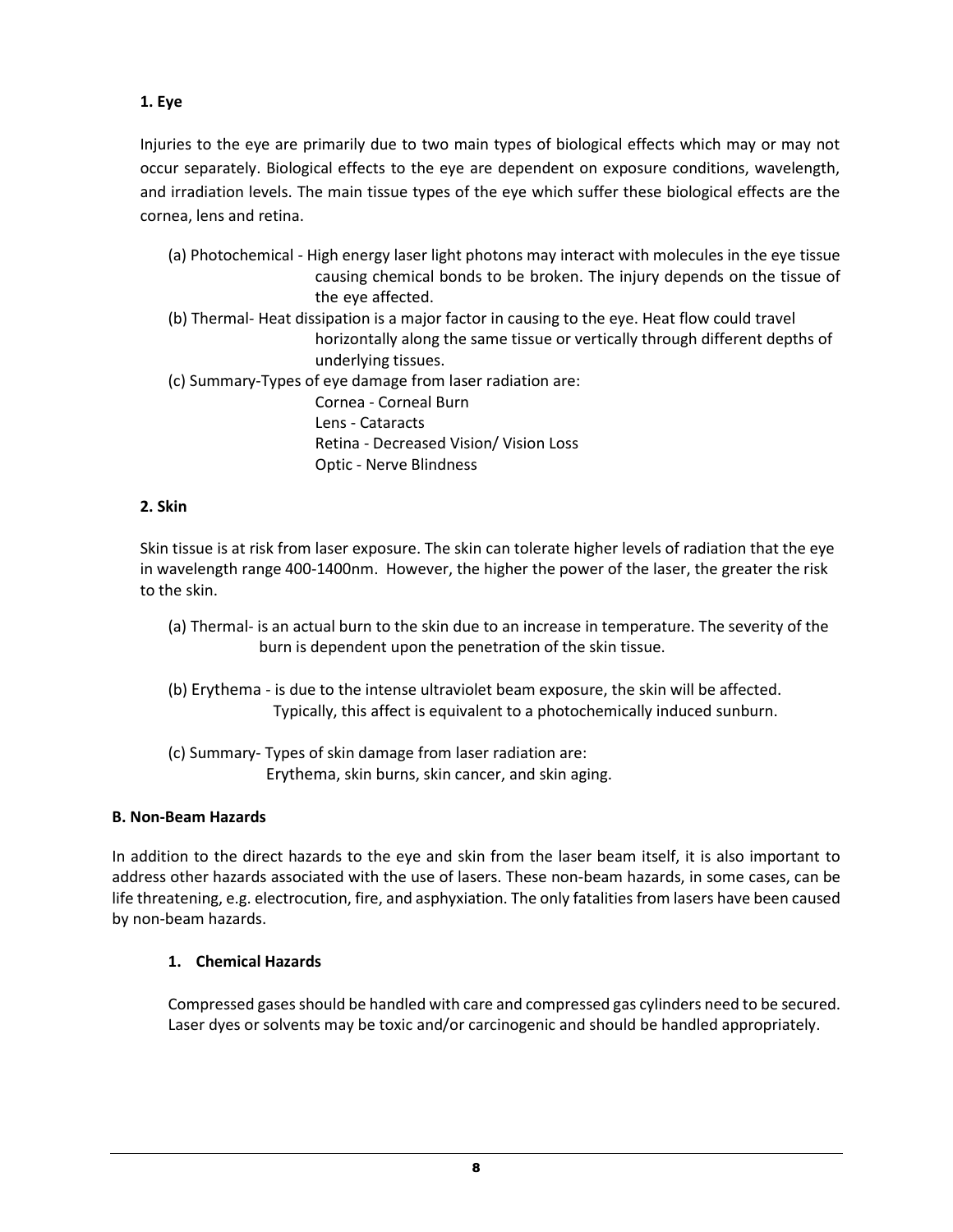### **2. Electrical Hazards**

Power supplies – high voltage precautions should be designed to prevent electrocution Voltages greater than 15 kV – may generate x-rays.

### **3. Fire Hazards**

Electrical components, gases, fumes and dyes – can constitute a fire hazard; use of flammables should be avoided, and flame-resistant enclosures should be used.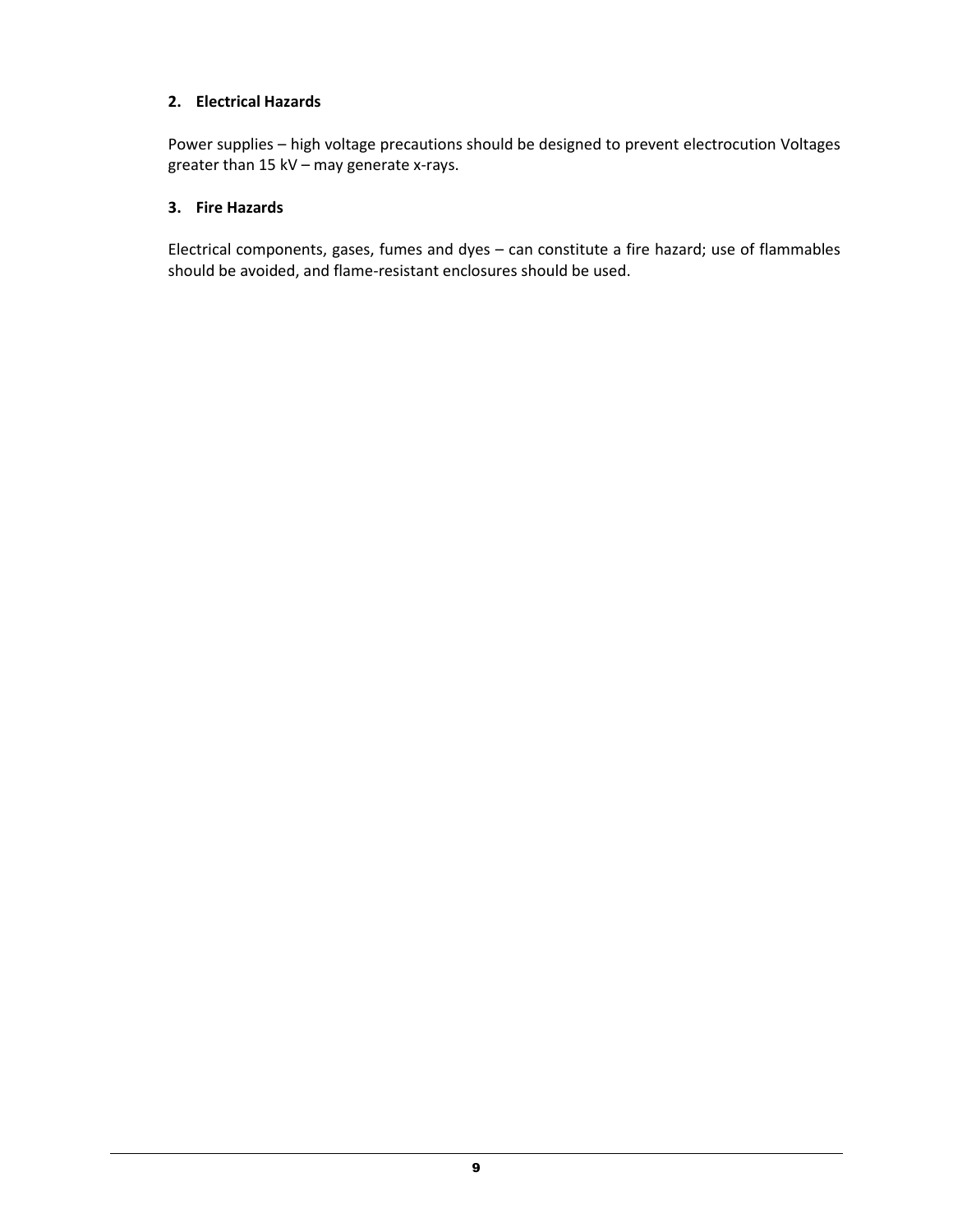#### **APPENDIX 1**

#### **ACRONYMS**

- FDA Food and Drug Administration, United States.
- LDR Laser Device Registration
- LSO Laser Safety Officer, the individual responsible for the University's Laser Safety Program.
- LSS Laser Safety Specialist, works under the supervision of the LSO in support of the Laser Safety Program.
- MPE Maximum Permissible Exposure, the maximum amount of laser energy allowed entering the eye of an observer.
- NHZ Nominal Hazard Zone, the space within which the level of the direct, reflected, or scattered radiation may exceed the applicable MPE.
- OD Optical Density is a measure of the attenuations (reduction in transmission) of an optical filter.
- PI Principal Investigator
- PPE Personal Protective Equipment, eyewear, UV face shield, laboratory coat etc. used to protect an individual, in this case from laser radiation.
- SOP Standard Operating Procedure, the document that describes how to appropriately and safely operate a laser.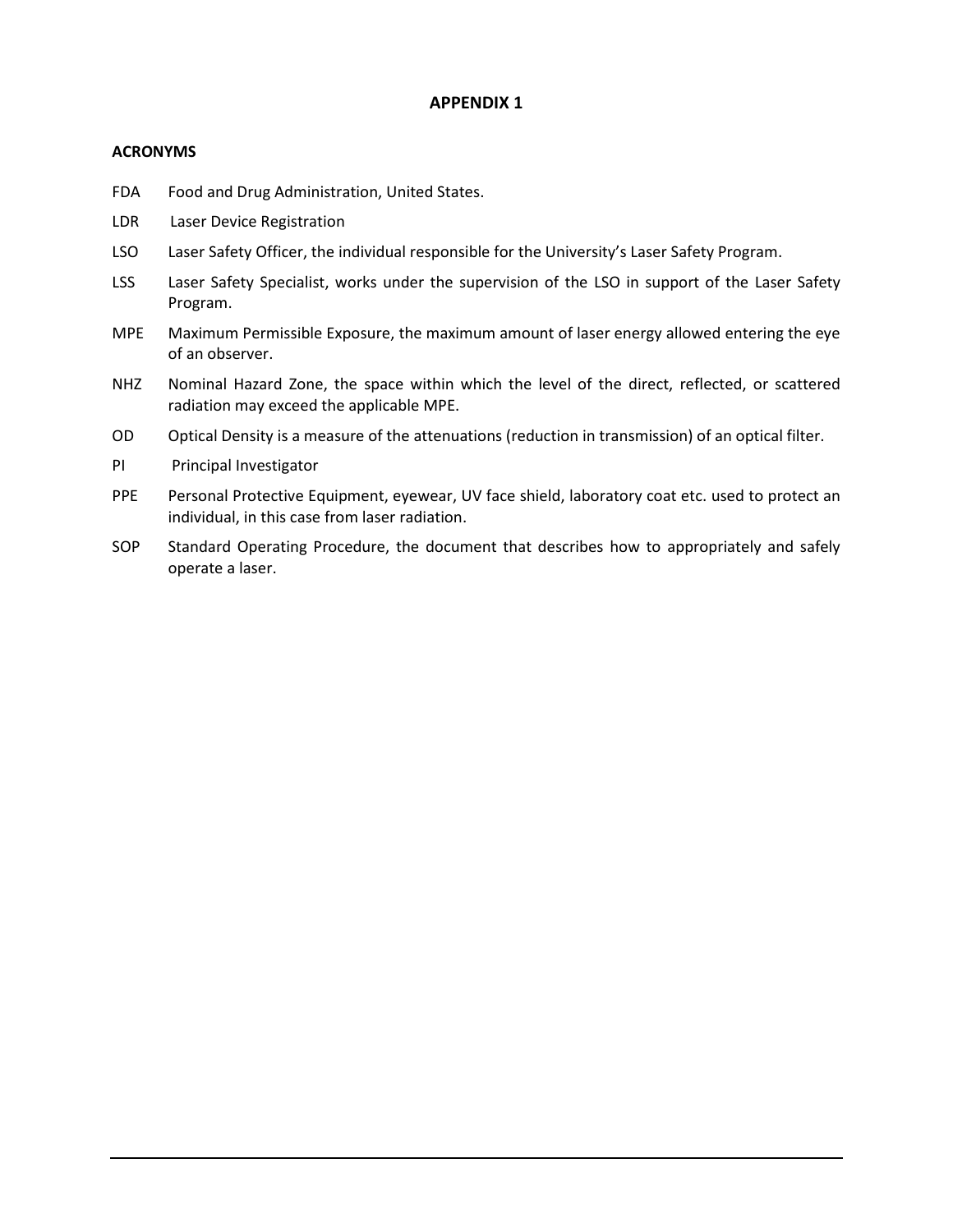#### **APPENDIX 2**

#### **GLOSSARY**

**Absorption** - the transformation of radiant energy to a different form by interaction with matter.

**Access Control** - Entry must be restricted to only authorized laser personnel during the operation of laser equipment.

**Accessible Emission Level (AEL)** - the maximum accessible emission level permitted within a particular class of laser.

**Average Power** - the total energy imparted during exposure divided by the exposure time.

**Aversion Response** - the movement of the eyelid or the head to avoid an exposure to a noxious stimulant or bright light. It can occur within 0.25 seconds, including blink reflex time.

**Aperture** - any opening in the protective housing or other enclosure of a laser product through which laser radiation is emitted, thereby allowing human access to such laser radiation.

**Attenuation** - the decrease in the radiant flux as it passes through an absorbing or scattering medium.

**Beam** - a collection of rays which may be parallel, divergent or convergent.

**Beam Diameter**- the distance between diametrically opposed points in the cross-section of a beam where the power per unit is l/e times that of the peak power per unit area.

**Beam Divergence** (O) - the full angle of the beam spread.

**Beam Expander** - any combination of optical elements which can increase the diameter of the laser beam.

**Beam Splitter** - an optical device which uses controlled reflection to produce two beams from a single incident beam.

**C0-2 Laser** - wave-length 10.6 micrometers (for infrared, invisible).

**Collimated Beam** - a "parallel" beam of light with very low divergence or convergence.

**Continuous Wave (CW)** - the output of a laser which is operated in a continuous rather than pulse mode for a period greater than 0.25 seconds.

**Controlled Area** - an area where the occupancy and activity of those within are subject to control and supervision for the purpose of protection from radiation hazards.

**Diffraction** - the deviation of a part of a radiation beam, determine by the wave nature of the radiation, and occurring when the radiation beam passes the edge of an opaque obstacle.

**Diffuse Reflection** - the change of the spatial distribution of a beam of radiation when it is reflected in many directions by a surface or by a medium.

**Emergent Beam Diameter** (a) - the diameter of the laser beam at the exit aperture of the laser product, measured in centimeters (cm).

**Energy (Q)** - the capacity for doing work. Energy content is commonly used to characterize the output from pulsed laser products and is generally expressed in joules (Jo).

**Energy Density** - the emittance (M) or irradiance (E) of electromagnetic radiation, energy per unit area, e.g., joules meter $^2$  or joules/centimeter $^2$ .

**Exposure** – optical radiation of incident on the surface of the eyes or skin, or the product of an irradiance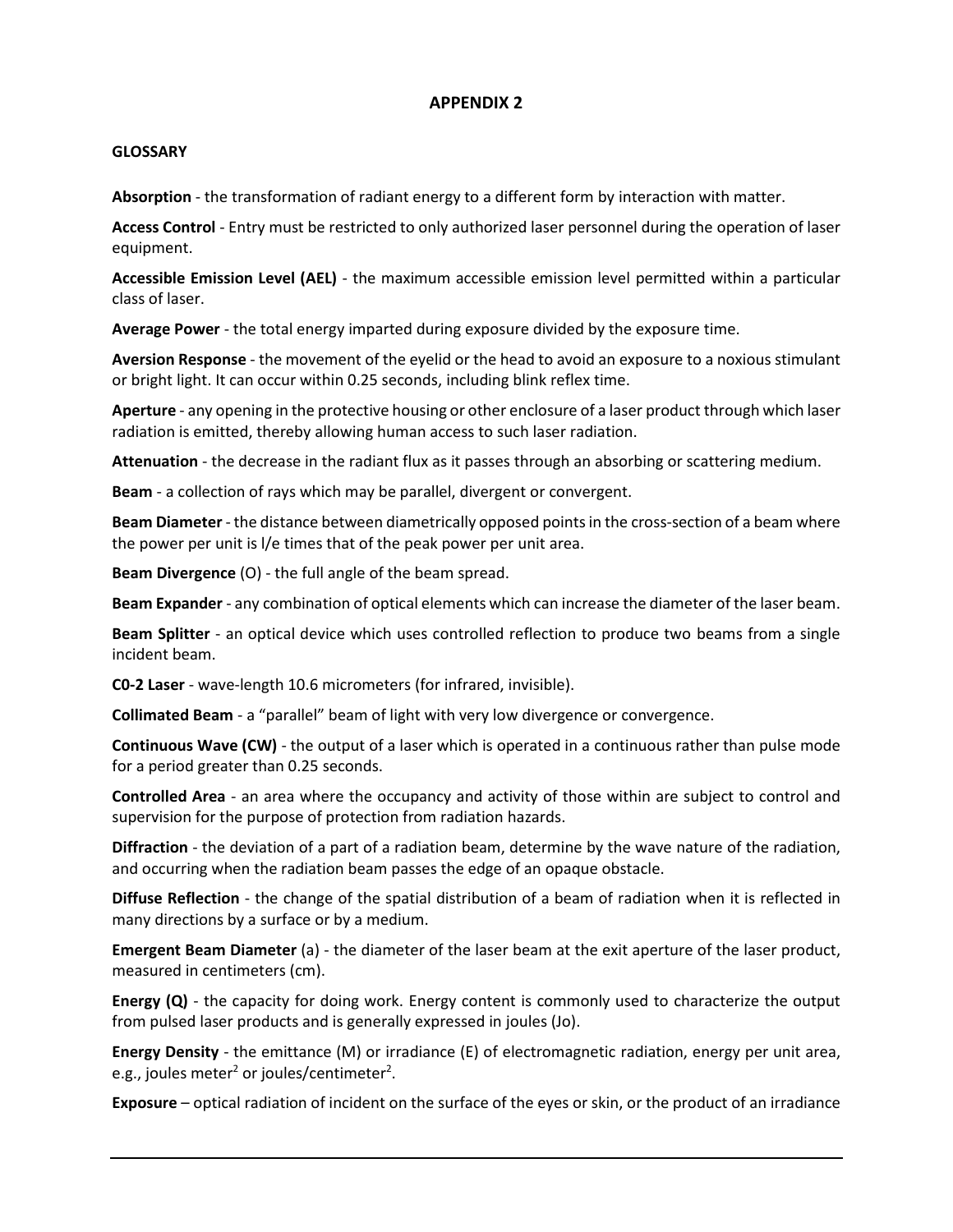(E) and its duration.

**Gas Laser** - a type of laser where the laser action takes place in a gaseous medium.

**Helium-Neon (HeNe) Laser** – is a gas laser with a wave length of 632.8 nanometers.

**Hertz (Hz)** - the unit which expresses the frequency of a periodic oscillation in cycles per second.

**Human Access** - access at a particular point to laser or collateral radiation by any part of the human body or by an object. A laser product or installation shall be considered to permit human access if radiation in excess of an accessible emission limit is incident at a point that can be reached by a straight object.

**Incident** - an unusual event or occurrence.

**Infrared Radiation** - the electromagnetic radiation with wavelengths that lie in the 0.7 micrometer to l millimeter range.

**Intensity** - the amount of energy or energy per unit time passing through a unit area perpendicular to the line of propagation at the point in question.

**Intrabeam Viewing** - the viewing condition whereby the eye is exposed to all or part of a laser radiation beam.

**Irradiance (E)** - the quotient of the radiant power incident on an element of a surface by the area of what element, expressed in watts per square centimeter (W/cm<sup>2</sup>).

**Joule (J)** - a unit of energy, one J = I Watt/second.

**Laser** - Light Amplification by Stimulated Emission of Radiation. A device that generates directional, coherent optical radiation through a process of stimulated emissions.

**Laser Controlled Area** - any area which contains one or more lasers and in which the activity of personnel is subject to control and supervision for the purpose of protection from laser radiation hazards.

**Laser Protective Device** - any device, the intended function of which is the control of laser radiation with the intent of reducing or eliminating the exposure of personnel to such radiation.

**Laser Radiation** - all electromagnetic radiation which is produced as a result of controlled stimulation emission.

**Laser Safety Officer (LSO)** - any individual, qualified by training and experience in occupational and public health aspects of lasers, who is designated to evaluate the radiation hazard of and to establish, administer, and be responsible for, laser radiation protection.

**Laser System** - a laser in combination with an appropriate laser energy source with or without additional incorporated components.

**Lasing Medium** - a material emitting coherent radiation by virtue of stimulated electronic or molecular transitions to lower energy levels.

**Limiting Aperture** - the maximum circular area over which radiance or radiant exposure can be averaged.

**Maintenance** - the performance of those adjustments or procedures specified in user information provided by the manufacturer, with the laser or laser system, which are to be performed by the user to insure the intended performance of the product.

**Maximum Emission Duration** - the maximum duration of repeated, or continuous operation of which the laser product is capable, whichever is greater.

**Maximum Output** - that maximum magnitude of energy or power, at any time after manufacture, of total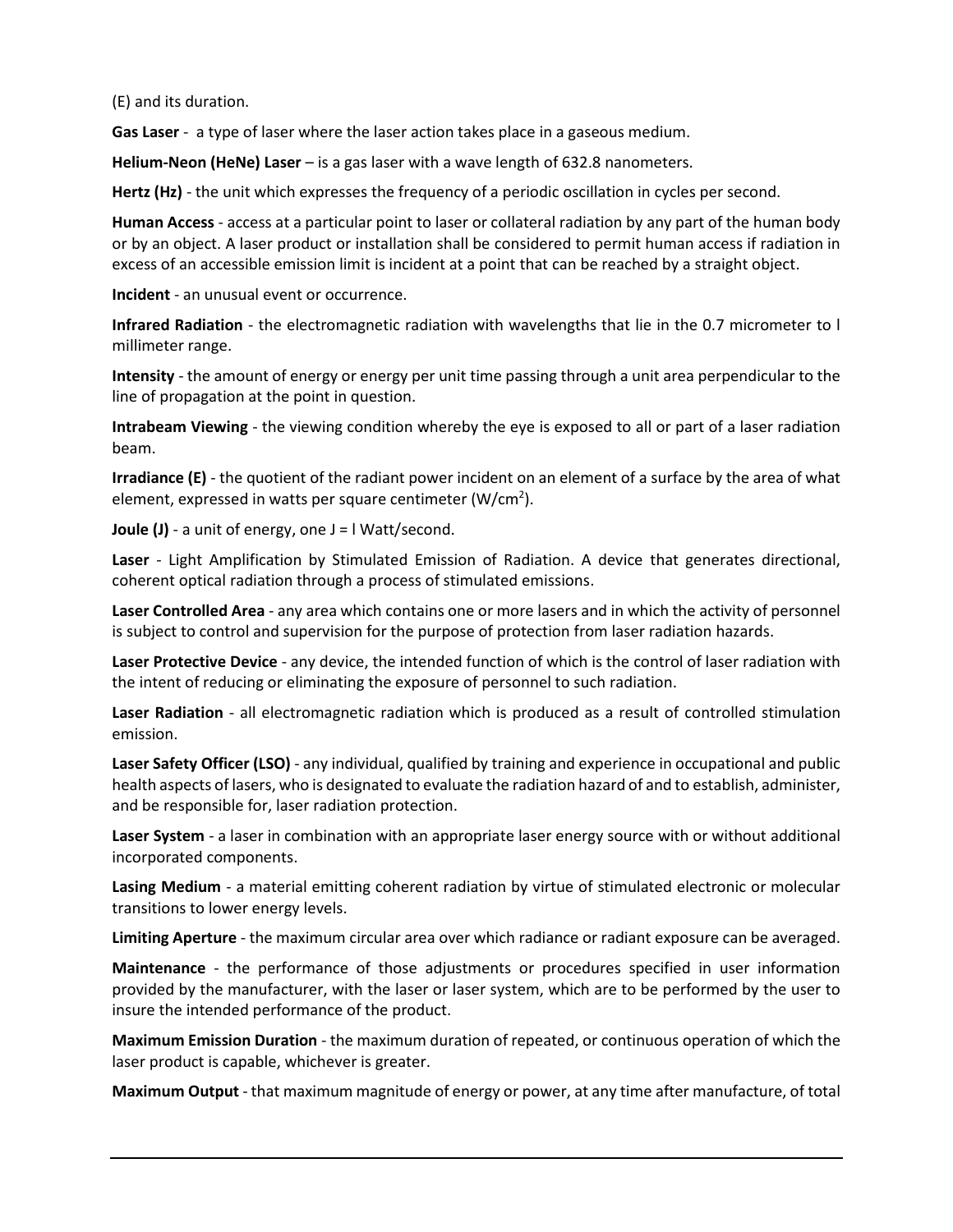accessible laser radiation emitted by a laser product over the full range of operational capability.

**Maximum Permissible Exposure (MPE)** – is the highest level of laser exposure at the eyes or skin that is generally considered safe.

**Neodymium Yttrium Aluminum Garnet (Nd.YAG) Laser** - wavelength (A) 1 06 nanometers.

**Nominal Hazard Zone (NHZ)** - the space within which the level of the direct, reflected, or scattered radiation during normal operation exceeds the applicable MPE.

**Nominal Ocular Hazard Distance (NOHD)** - the distance along the axis of the unobstructed beam from the laser to the human eye beyond which the irradiance or radiant exposure during normal operation is not expected to exceed the appropriate MPE.

**Operable Laser** - a laser that can produce laser radiation.

**Operation** - the performance of the laser or laser system over the full range of its intended functions (normal operation). It does not include "maintenance" or "service" as defined in this section.

**Optical Density (OD)** - the logarithm to the base ten of the reciprocal of the transmittance.

**Output Power and Output Energy** - the laser output power used primarily to rate CW lasers since the energy delivered per unit time remains constant (output measured in watts). In contrast, pulsed lasers deliver energy in pulses and their effects can be best categorized by energy output per pulse.

**Power (P)** - the time rate at which energy is emitted, transferred, or received; usually expressed in watts.

**Protective Housing** - those portions of a laser product which are designed to prevent human access to laser and collateral radiation.

**Pulse Duration** - the time increment measured between the half-peals-power points of the leading and trailing edges of the pulse.

**Pulse Repetition Frequency (PRF)** - the number of laser pulses per unit time (usually expressed in seconds).

**Pulsed Laser** - a laser which delivers its energy in the form of a single pulse or a train of pulses, where the duration of a pulse is less than or equal to 0.25 seconds.

**Q-switch** - a device for producing very short (approximately 30 nanoseconds), intense laser pulses by enhancing the storage and dumping of electronic energy in and out of the basing medium, respectively.

**Q-switched Laser** - a laser, which emits short (approximately 30 nanoseconds), high-power pulses by utilizing a Q-switch.

**Radiance (L)** - radiant power per unit area of radiation surface per unit solid angle of emission, expressed in watts per square centimeter per steradian (w/cm<sup>2</sup>/Sr).

**Radiant Energy (Q)** - energy emitted, transferred or received in the form of radiation, expressed in joules (J).

**Radiant Exposure (H)** - the quotient of radiant energy incident on an element of a surface by the area of that element, expressed in joules per square centimeter (J/cm<sup>2</sup>).

**Radiant Intensity (I) -** (of a source in a given direction) - means the quotient of the radiant flux leaving the source, propagated in an element of solid angle containing the given direction, by the element of solid angle. Expressed in watts per steradian (w/Sr).

**Radiant Power -** power emitted, transferred or received in the form of radiation, expressed in watts (W).